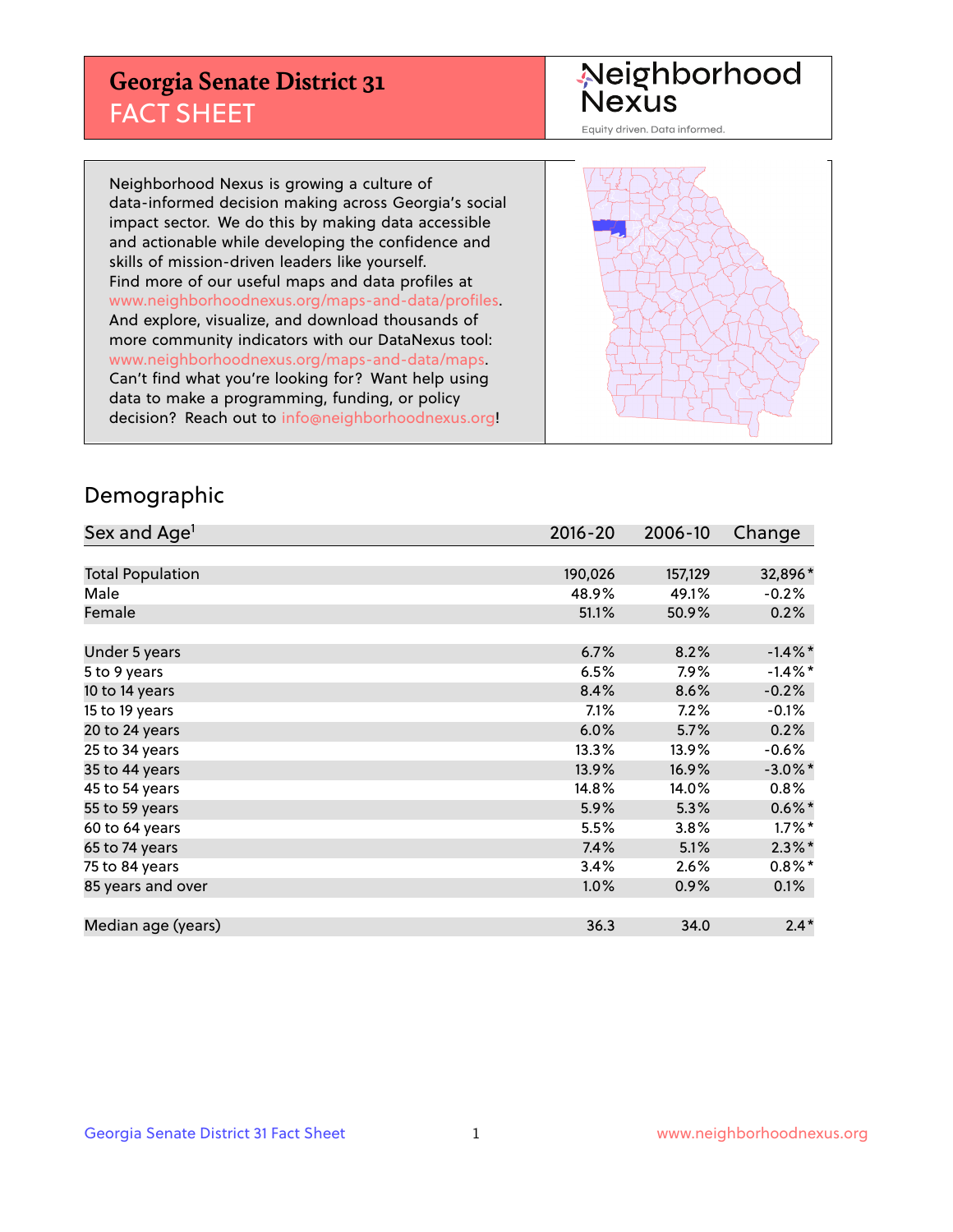## Demographic, continued...

| Race <sup>2</sup>                                            | $2016 - 20$  | 2006-10      | Change               |
|--------------------------------------------------------------|--------------|--------------|----------------------|
| <b>Total population</b>                                      | 190,026      | 157,129      | 32,896*              |
| One race                                                     | 95.7%        | 98.3%        | $-2.7%$ *            |
| White                                                        | 74.9%        | 80.6%        | $-5.7\%$ *           |
| <b>Black or African American</b>                             | 17.9%        | 15.1%        | $2.8\%$ *            |
| American Indian and Alaska Native                            | 0.3%         | 0.3%         | $-0.0%$              |
| Asian                                                        | 0.9%         | 0.8%         | 0.1%                 |
| Native Hawaiian and Other Pacific Islander                   | 0.0%         | 0.0%         | 0.0%                 |
| Some other race                                              | 1.8%         | 1.5%         | 0.2%                 |
| Two or more races                                            | 4.3%         | 1.7%         | $2.7\%$ *            |
| Race alone or in combination with other race(s) <sup>3</sup> | $2016 - 20$  | 2006-10      | Change               |
|                                                              |              |              |                      |
| Total population                                             | 190,026      | 157,129      | 32,896*              |
| White                                                        | 78.8%        | 82.1%        | $-3.3\%$ *           |
| <b>Black or African American</b>                             | 20.1%        | 15.7%        | 4.4%*                |
| American Indian and Alaska Native                            | 1.1%         | 0.7%         | 0.4%                 |
| Asian                                                        | 1.5%         | 1.3%         | 0.2%                 |
| Native Hawaiian and Other Pacific Islander                   | 0.2%         | 0.1%         | 0.1%                 |
| Some other race                                              | 2.8%         | 1.9%         | $0.9\%$ *            |
| Hispanic or Latino and Race <sup>4</sup>                     | $2016 - 20$  | 2006-10      | Change               |
| Total population                                             | 190,026      | 157,129      | 32,896*              |
| Hispanic or Latino (of any race)                             | 8.3%         | 6.5%         | $1.8\%$ *            |
| Not Hispanic or Latino                                       | 91.7%        | 93.5%        | $-1.8\%$ *           |
| White alone                                                  | 69.8%        | 75.8%        | $-6.0\%$ *           |
| Black or African American alone                              | 17.2%        | 14.9%        | $2.3\%$ *            |
| American Indian and Alaska Native alone                      | 0.1%         | 0.3%         | $-0.2%$              |
| Asian alone                                                  | 0.9%         | 0.8%         | 0.1%                 |
|                                                              |              |              |                      |
| Native Hawaiian and Other Pacific Islander alone             | 0.0%         | 0.0%         | 0.0%                 |
| Some other race alone<br>Two or more races                   | 0.2%<br>3.4% | 0.4%<br>1.2% | $-0.1%$<br>$2.2\%$ * |
|                                                              |              |              |                      |
| U.S. Citizenship Status <sup>5</sup>                         | $2016 - 20$  | 2006-10      | Change               |
| Foreign-born population                                      | 12,456       | 7,633        | 4,823*               |
| Naturalized U.S. citizen                                     | 53.7%        | 36.3%        | 17.5%*               |
| Not a U.S. citizen                                           | 46.3%        | 63.7%        | $-17.5%$             |
|                                                              |              |              |                      |
| Citizen, Voting Age Population <sup>6</sup>                  | 2016-20      | 2006-10      | Change               |
| Citizen, 18 and over population                              | 134,439      | 107,264      | 27,175*              |
| Male                                                         | 47.9%        | 48.0%        | $-0.1%$              |
| Female                                                       | 52.1%        | 52.0%        | 0.1%                 |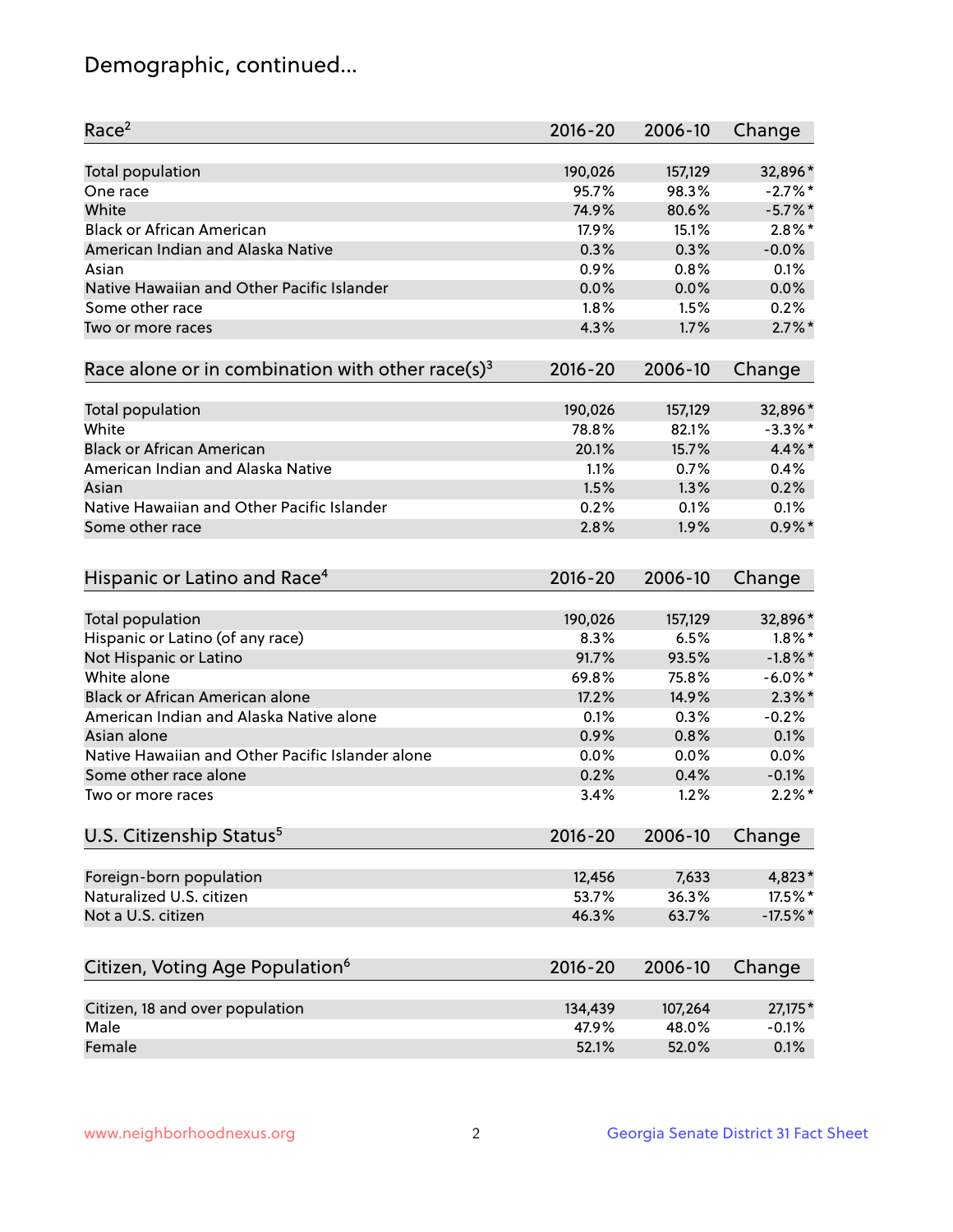#### Economic

| Income <sup>7</sup>                                 | 2016-20 | 2006-10 | Change     |
|-----------------------------------------------------|---------|---------|------------|
|                                                     |         |         |            |
| All households                                      | 64,631  | 54,855  | 9,776*     |
| Less than \$10,000                                  | 4.3%    | 5.6%    | $-1.2%$ *  |
| \$10,000 to \$14,999                                | 3.0%    | 4.5%    | $-1.5%$ *  |
| \$15,000 to \$24,999                                | 7.3%    | 9.8%    | $-2.6\%$ * |
| \$25,000 to \$34,999                                | 8.0%    | 9.9%    | $-1.9%$ *  |
| \$35,000 to \$49,999                                | 13.0%   | 16.3%   | $-3.3\%$ * |
| \$50,000 to \$74,999                                | 20.1%   | 22.8%   | $-2.7\%$ * |
| \$75,000 to \$99,999                                | 14.3%   | 14.6%   | $-0.3%$    |
| \$100,000 to \$149,999                              | 18.4%   | 12.9%   | 5.5%*      |
| \$150,000 to \$199,999                              | 8.0%    | 2.4%    | $5.6\%$ *  |
| \$200,000 or more                                   | 3.7%    | 1.2%    | $2.4\%$ *  |
| Median household income (dollars)                   | 66,727  | 54,660  | 12,067*    |
| Mean household income (dollars)                     | 81,081  | 62,324  | 18,757*    |
| With earnings                                       | 81.5%   | 84.8%   | $-3.3\%$ * |
| Mean earnings (dollars)                             | 82,347  | 63,815  | 18,532*    |
| <b>With Social Security</b>                         | 27.4%   | 22.4%   | $5.0\%$ *  |
| Mean Social Security income (dollars)               | 19,747  | 14,780  | 4,967*     |
| With retirement income                              | 18.9%   | 14.6%   | 4.3%*      |
| Mean retirement income (dollars)                    | 25,064  | 16,875  | 8,190*     |
| With Supplemental Security Income                   | 4.8%    | 3.1%    | $1.8\%$ *  |
| Mean Supplemental Security Income (dollars)         | 9,753   | 7,971   | 1,782      |
| With cash public assistance income                  | 2.9%    | 1.6%    | $1.3\%$ *  |
| Mean cash public assistance income (dollars)        | 1,532   | 4,458   | $-2,926$   |
| With Food Stamp/SNAP benefits in the past 12 months | 11.0%   | 8.1%    | $2.9\%$ *  |
| Families                                            | 49,038  | 42,386  | $6,652*$   |
| Less than \$10,000                                  | 2.6%    | 4.7%    | $-2.1\%$ * |
| \$10,000 to \$14,999                                | 1.6%    | 3.0%    | $-1.3\%$ * |
| \$15,000 to \$24,999                                | 5.3%    | 7.8%    | $-2.5%$ *  |
| \$25,000 to \$34,999                                | 8.3%    | 8.9%    | $-0.6%$    |
| \$35,000 to \$49,999                                | 11.3%   | 16.0%   | $-4.7%$ *  |
| \$50,000 to \$74,999                                | 21.0%   | 23.5%   | $-2.5%$    |
| \$75,000 to \$99,999                                | 15.9%   | 16.7%   | $-0.8%$    |
| \$100,000 to \$149,999                              | 20.3%   | 15.4%   | 4.9%*      |
| \$150,000 to \$199,999                              | 9.2%    | 2.9%    | $6.3\%$ *  |
| \$200,000 or more                                   | 4.5%    | 1.1%    | $3.3\%$ *  |
| Median family income (dollars)                      | 74,856  | 61,568  | 13,288*    |
| Mean family income (dollars)                        | 88,408  | 67,402  | 21,007*    |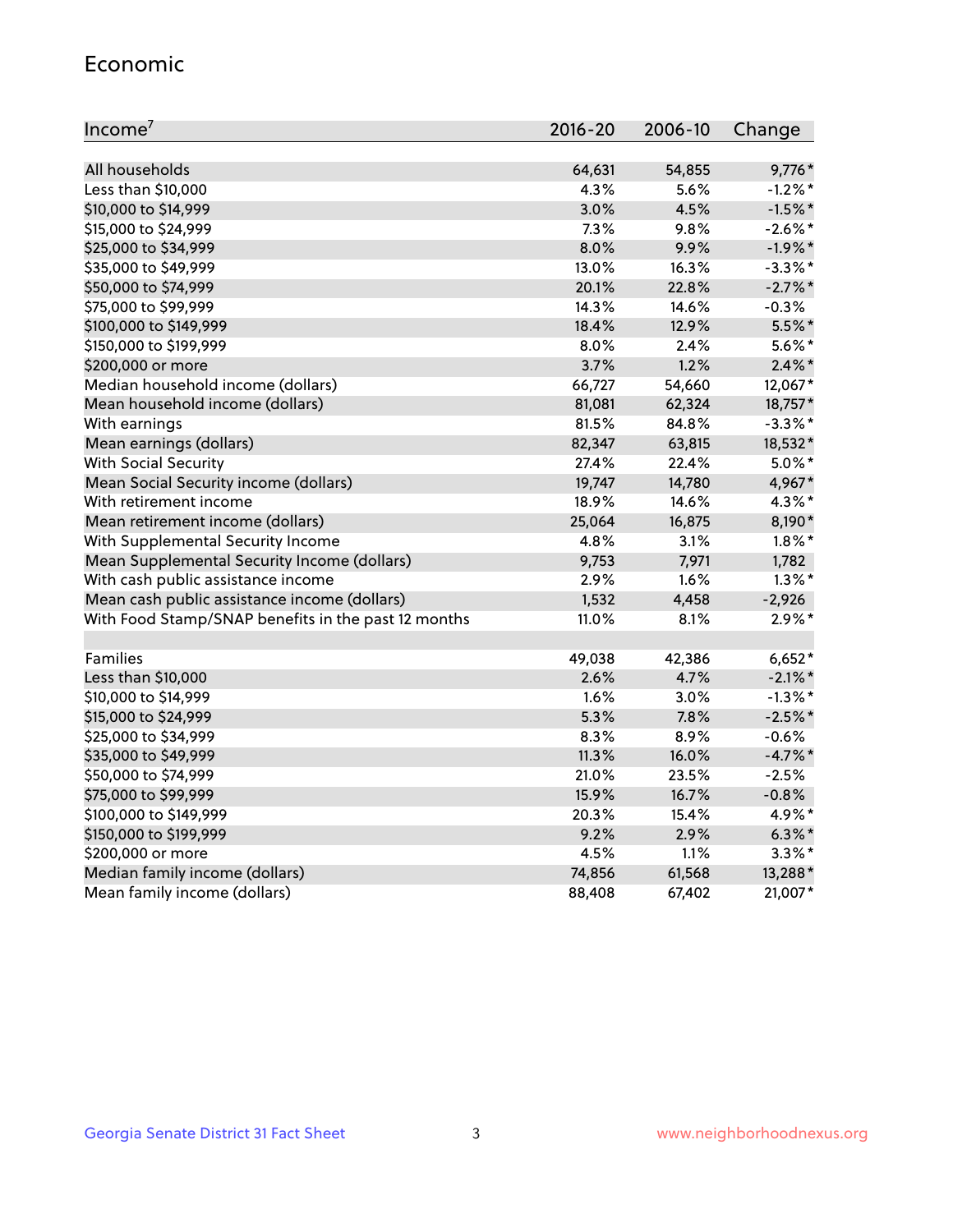## Economic, continued...

| Income, continued <sup>8</sup>                                        | $2016 - 20$ | 2006-10 | Change          |
|-----------------------------------------------------------------------|-------------|---------|-----------------|
|                                                                       |             |         |                 |
| Nonfamily households                                                  | 15,593      | 12,469  | $3,124*$        |
| Median nonfamily income (dollars)                                     | 39,259      | 33,717  | $5,542*$        |
| Mean nonfamily income (dollars)                                       | 48,382      | 41,039  | 7,343*          |
| Median earnings for workers (dollars)                                 | 37,357      | 32,323  | $5,033*$        |
| Median earnings for male full-time, year-round workers<br>(dollars)   | 52,163      | 46,434  | 5,729*          |
| Median earnings for female full-time, year-round workers<br>(dollars) | 40,811      | 35,502  | 5,309*          |
| Per capita income (dollars)                                           | 28,469      | 22,183  | $6,286*$        |
| Families and People Below Poverty Level <sup>9</sup>                  | 2016-20     | 2006-10 | Change          |
|                                                                       |             |         |                 |
| <b>All families</b>                                                   | 7.6%        | 9.1%    | $-1.6%$         |
| With related children under 18 years                                  | 10.5%       | 11.2%   | $-0.7%$         |
| With related children under 5 years only                              | 6.7%        | 14.6%   | $-7.9%$         |
| Married couple families                                               | 4.4%        | 5.4%    | $-1.0%$         |
| With related children under 18 years                                  | 5.8%        | 5.0%    | 0.7%            |
| With related children under 5 years only                              | 3.7%        | 3.5%    | 0.2%            |
| Families with female householder, no husband present                  | 21.3%       | 22.0%   | $-0.7%$         |
| With related children under 18 years                                  | 26.8%       | 27.1%   | $-0.3%$         |
| With related children under 5 years only                              | 19.5%       | 56.6%   | $-37.1%$        |
|                                                                       | 9.6%        | 11.0%   | $-1.4%$         |
| All people<br>Under 18 years                                          | 13.1%       | 13.1%   | $-0.0%$         |
| Related children under 18 years                                       | 12.9%       | 12.8%   | 0.1%            |
|                                                                       | 11.2%       | 15.5%   | $-4.4%$         |
| Related children under 5 years                                        |             |         |                 |
| Related children 5 to 17 years                                        | 13.5%       | 11.8%   | 1.7%<br>$-1.8%$ |
| 18 years and over                                                     | 8.4%        | 10.2%   |                 |
| 18 to 64 years                                                        | 8.4%        | 10.0%   | $-1.6%$         |
| 65 years and over                                                     | 8.1%        | 11.7%   | $-3.6%$         |
| People in families                                                    | 8.0%        | 9.5%    | $-1.5%$         |
| Unrelated individuals 15 years and over                               | 20.8%       | 22.5%   | $-1.7%$         |
|                                                                       |             |         |                 |
| Non-Hispanic white people                                             | 7.4%        | 9.3%    | $-1.9%$ *       |
| Black or African-American people                                      | 11.0%       | 9.3%    | 1.7%            |
| Asian people                                                          | 18.7%       | 31.8%   | $-13.1%$        |
| Hispanic or Latino people                                             | 24.6%       | 31.0%   | $-6.4%$         |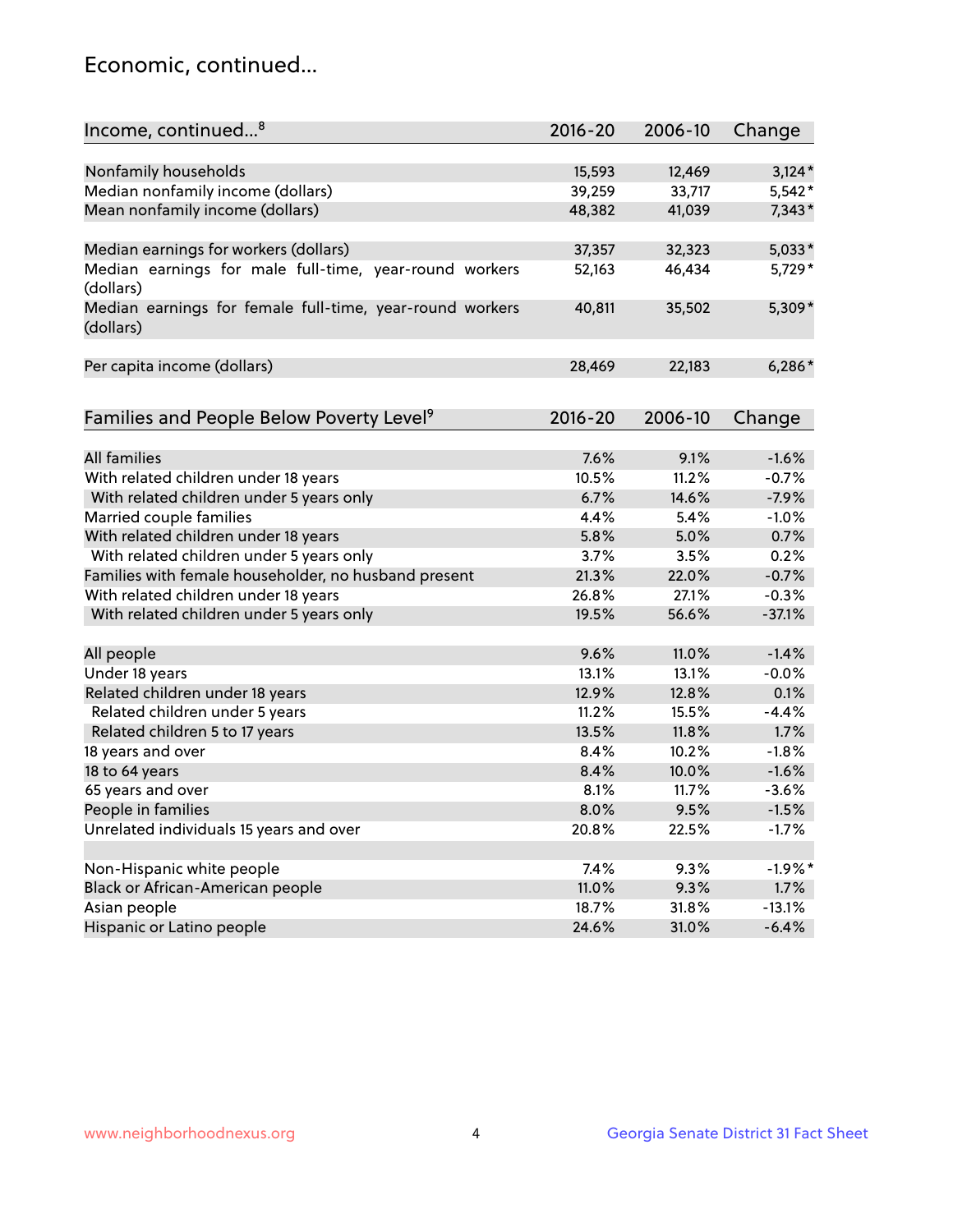## Employment

| Employment Status <sup>10</sup>                                                               | $2016 - 20$  | 2006-10      | Change     |
|-----------------------------------------------------------------------------------------------|--------------|--------------|------------|
|                                                                                               |              |              |            |
| Population 16 years and over                                                                  | 146,347      | 115,834      | 30,513*    |
| In labor force                                                                                | 64.8%        | 69.3%        | $-4.5%$ *  |
| Civilian labor force                                                                          | 64.6%        | 69.1%        | $-4.5%$ *  |
| Employed                                                                                      | 61.6%        | 62.6%        | $-1.0%$    |
| Unemployed                                                                                    | 3.0%         | 6.5%         | $-3.5%$ *  |
| <b>Armed Forces</b>                                                                           | 0.2%         | 0.2%         | $-0.0\%$   |
| Not in labor force                                                                            | 35.2%        | 30.7%        | 4.5%*      |
| Civilian labor force                                                                          | 94,468       | 80,032       | 14,436*    |
| <b>Unemployment Rate</b>                                                                      | 4.6%         | 9.4%         | $-4.8%$    |
|                                                                                               |              |              |            |
| Females 16 years and over                                                                     | 75,769       | 59,750       | 16,019*    |
| In labor force                                                                                | 57.6%        | 62.2%        | $-4.6\%$ * |
| Civilian labor force                                                                          | 57.5%        | 62.2%        | $-4.6\%$ * |
| Employed                                                                                      | 55.2%        | 56.5%        | $-1.4%$    |
| Own children of the householder under 6 years                                                 | 14,516       | 14,556       | $-41$      |
| All parents in family in labor force                                                          | 58.5%        | 63.0%        | $-4.4%$    |
|                                                                                               |              |              |            |
| Own children of the householder 6 to 17 years                                                 | 32,810       | 29,165       | $3,645*$   |
| All parents in family in labor force                                                          | 66.3%        | 72.8%        | $-6.5%$ *  |
|                                                                                               |              |              |            |
| Industry <sup>11</sup>                                                                        | $2016 - 20$  | 2006-10      | Change     |
|                                                                                               |              |              |            |
| Civilian employed population 16 years and over                                                | 90,102       | 72,469       | 17,633*    |
| Agriculture, forestry, fishing and hunting, and mining                                        | 0.8%         | 0.5%         | 0.3%       |
| Construction                                                                                  | 9.9%         | 10.1%        | $-0.2%$    |
| Manufacturing<br>Wholesale trade                                                              | 12.8%        | 12.8%        | 0.0%       |
| Retail trade                                                                                  | 2.9%         | 4.3%         | $-1.3\%$ * |
|                                                                                               | 12.6%        | 13.2%        | $-0.6%$    |
| Transportation and warehousing, and utilities<br>Information                                  | 7.3%<br>2.0% | 6.2%         | 1.0%       |
|                                                                                               |              | 2.9%<br>6.7% | $-1.0%$    |
| Finance and insurance, and real estate and rental and leasing                                 | 6.2%         |              | $-0.5%$    |
| Professional, scientific, and management, and administrative<br>and waste management services | 10.0%        | 8.5%         | $1.5%$ *   |
| Educational services, and health care and social assistance                                   | 17.8%        | 19.6%        | $-1.8\%$ * |
| Arts, entertainment, and recreation, and accommodation and                                    | 8.3%         | 6.1%         | $2.2\%$ *  |
| food services                                                                                 |              |              |            |
| Other services, except public administration                                                  | 4.9%         | 4.7%         | 0.2%       |
| Public administration                                                                         | 4.4%         | 4.3%         | 0.1%       |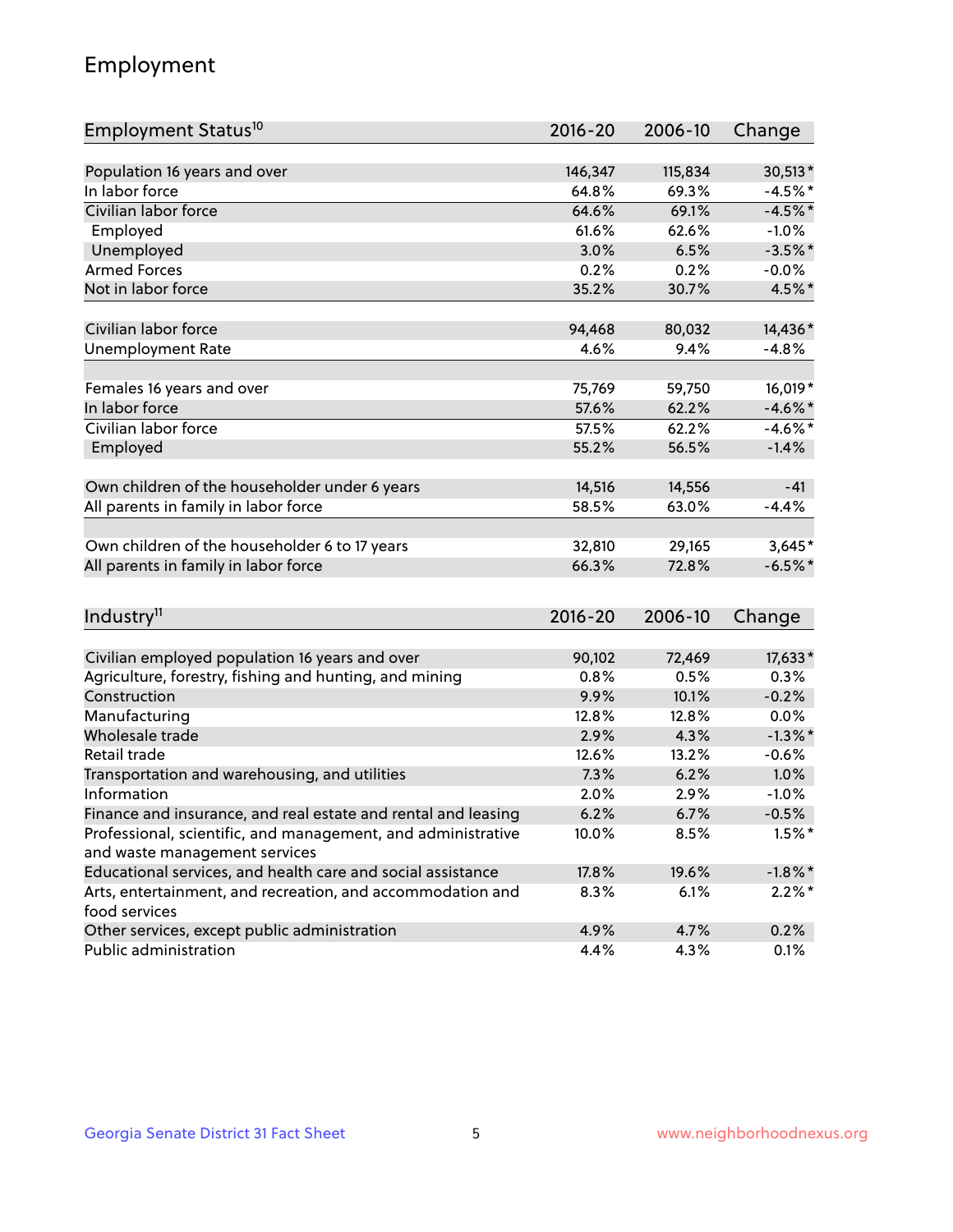## Employment, continued...

| Occupation <sup>12</sup>                                                    | $2016 - 20$ | 2006-10 | Change     |
|-----------------------------------------------------------------------------|-------------|---------|------------|
| Civilian employed population 16 years and over                              | 90,102      | 72,469  | 17,633*    |
| Management, business, science, and arts occupations                         | 32.9%       | 28.7%   | $4.2\%$ *  |
| Service occupations                                                         | 14.4%       | 15.3%   | $-0.8%$    |
| Sales and office occupations                                                | 24.4%       | 26.9%   | $-2.4\%$ * |
|                                                                             | 12.1%       |         | $-1.7%$    |
| Natural<br>and<br>resources,<br>construction,<br>maintenance<br>occupations |             | 13.7%   |            |
| Production, transportation, and material moving occupations                 | 16.1%       | 15.4%   | 0.7%       |
| Class of Worker <sup>13</sup>                                               | $2016 - 20$ | 2006-10 | Change     |
|                                                                             |             |         |            |
| Civilian employed population 16 years and over                              | 90,102      | 72,469  | $17,633*$  |
| Private wage and salary workers                                             | 82.5%       | 79.0%   | 3.5%       |
| Government workers                                                          | 12.9%       | 14.9%   | $-2.1\%$ * |
| Self-employed in own not incorporated business workers                      | 4.5%        | 5.8%    | $-1.3%$ *  |
| Unpaid family workers                                                       | 0.1%        | 0.2%    | $-0.2%$    |
| Job Flows <sup>14</sup>                                                     | 2019        | 2010    | Change     |
|                                                                             |             |         |            |
| Total Jobs in district                                                      | 37,115      | 29,359  | 7,756      |
| Held by residents of district                                               | 42.1%       | 44.9%   | $-2.7%$    |
| Held by non-residents of district                                           | 57.9%       | 55.1%   | 2.7%       |
| Jobs by Industry Sector <sup>15</sup>                                       | 2019        | 2010    | Change     |
|                                                                             |             |         |            |
| Total Jobs in district                                                      | 37,115      | 29,359  | 7,756      |
| Goods Producing sectors                                                     | 19.6%       | 19.4%   | 0.2%       |
| Trade, Transportation, and Utilities sectors                                | 22.3%       | 20.7%   | 1.6%       |
| All Other Services sectors                                                  | 58.1%       | 59.9%   | $-1.8%$    |
| Total Jobs in district held by district residents                           | 15,631      | 13,171  | 2,460      |
| <b>Goods Producing sectors</b>                                              | 23.8%       | 23.4%   | 0.4%       |
| Trade, Transportation, and Utilities sectors                                | 14.9%       | 13.0%   | 1.9%       |
| All Other Services sectors                                                  | 61.3%       | 63.6%   | $-2.3%$    |
|                                                                             |             |         |            |
| Jobs by Earnings <sup>16</sup>                                              | 2019        | 2010    | Change     |
|                                                                             |             |         |            |
| Total Jobs in district                                                      | 37,115      | 29,359  | 7,756      |
| Jobs with earnings \$1250/month or less                                     | 27.4%       | 29.9%   | $-2.6%$    |
| Jobs with earnings \$1251/month to \$3333/month                             | 37.0%       | 43.3%   | $-6.3%$    |
| Jobs with earnings greater than \$3333/month                                | 35.6%       | 26.8%   | 8.8%       |
| Total Jobs in district held by district residents                           | 15,631      | 13,171  | 2,460      |
| Jobs with earnings \$1250/month or less                                     | 26.7%       | 29.4%   | $-2.7%$    |
| Jobs with earnings \$1251/month to \$3333/month                             | 37.7%       | 45.3%   | $-7.7%$    |
| Jobs with earnings greater than \$3333/month                                | 35.6%       | 25.2%   | 10.3%      |
|                                                                             |             |         |            |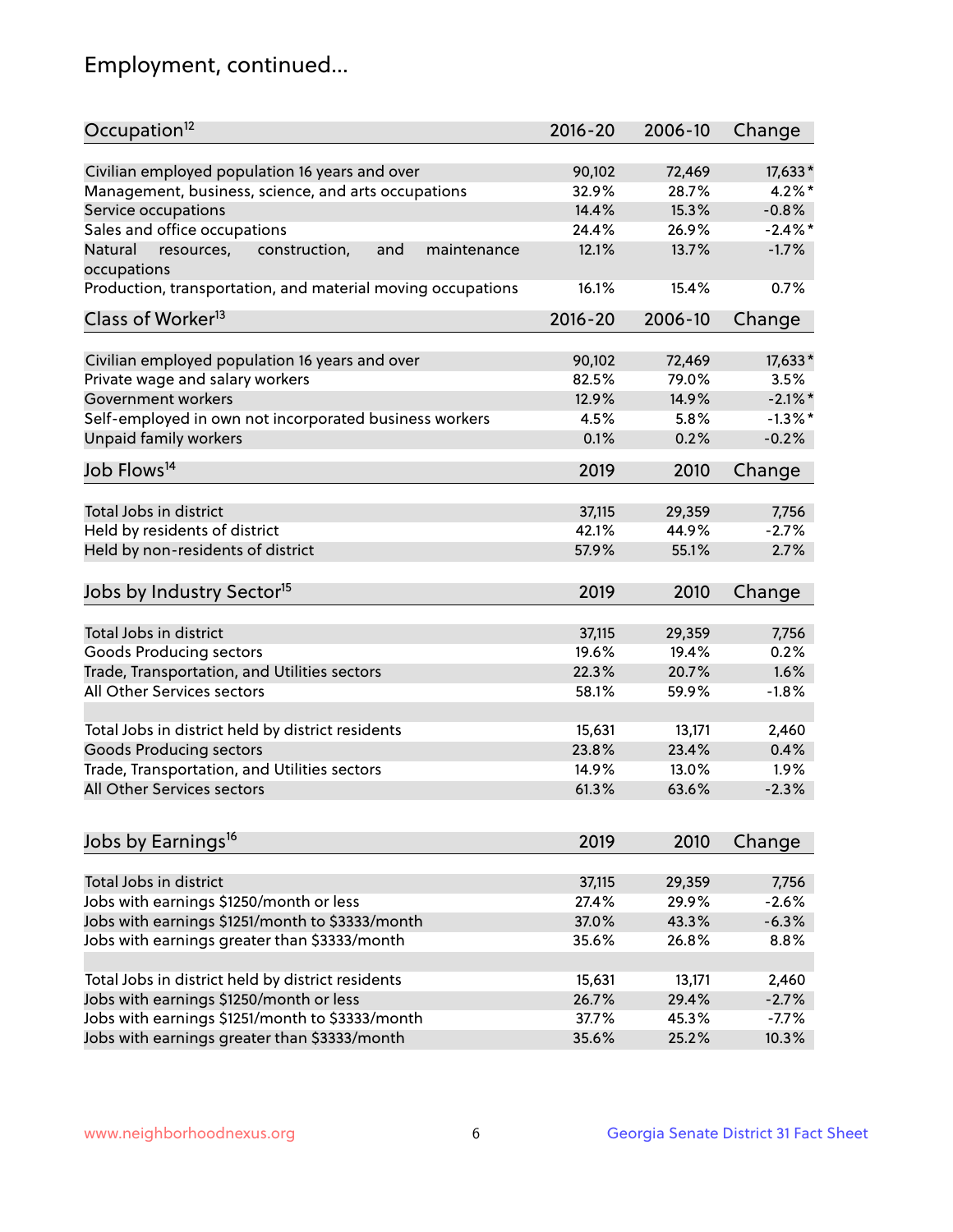## Employment, continued...

| 2019   | 2010   | Change  |
|--------|--------|---------|
|        |        |         |
| 37,115 | 29,359 | 7,756   |
| 26.9%  | 26.7%  | 0.1%    |
| 53.5%  | 58.7%  | $-5.2%$ |
| 19.7%  | 14.6%  | 5.1%    |
|        |        |         |
| 15,631 | 13,171 | 2,460   |
| 25.3%  | 23.8%  | 1.5%    |
| 54.3%  | 60.8%  | $-6.5%$ |
| 20.4%  | 15.4%  | 5.0%    |
|        |        |         |

#### Education

| School Enrollment <sup>18</sup>                | $2016 - 20$ | 2006-10 | Change     |
|------------------------------------------------|-------------|---------|------------|
|                                                |             |         |            |
| Population 3 years and over enrolled in school | 49,168      | 43,911  | $5,257*$   |
| Nursery school, preschool                      | 6.3%        | 7.8%    | $-1.5%$    |
| Kindergarten                                   | 3.9%        | 5.5%    | $-1.5%$ *  |
| Elementary school (grades 1-8)                 | 46.9%       | 48.3%   | $-1.5%$    |
| High school (grades 9-12)                      | 23.1%       | 21.4%   | $1.7\%$    |
| College or graduate school                     | 19.8%       | 17.0%   | $2.8\%$ *  |
| Educational Attainment <sup>19</sup>           | $2016 - 20$ | 2006-10 | Change     |
|                                                |             |         |            |
| Population 25 years and over                   | 124,007     | 98,108  | 25,900*    |
| Less than 9th grade                            | 4.0%        | 6.1%    | $-2.1\%$ * |
| 9th to 12th grade, no diploma                  | 7.8%        | 11.9%   | $-4.1\%$ * |
| High school graduate (includes equivalency)    | 32.0%       | 36.5%   | $-4.5%$ *  |
| Some college, no degree                        | 25.8%       | 20.7%   | $5.1\%$ *  |
| Associate's degree                             | 9.1%        | 6.1%    | $3.0\%$ *  |
| Bachelor's degree                              | 14.2%       | 13.0%   | $1.2\%$ *  |
| Graduate or professional degree                | $7.1\%$     | 5.6%    | 1.4%       |
|                                                |             |         |            |
| Percent high school graduate or higher         | 88.2%       | 82.0%   | $6.3\%$ *  |
| Percent bachelor's degree or higher            | 21.3%       | 18.7%   | $2.6\%$ *  |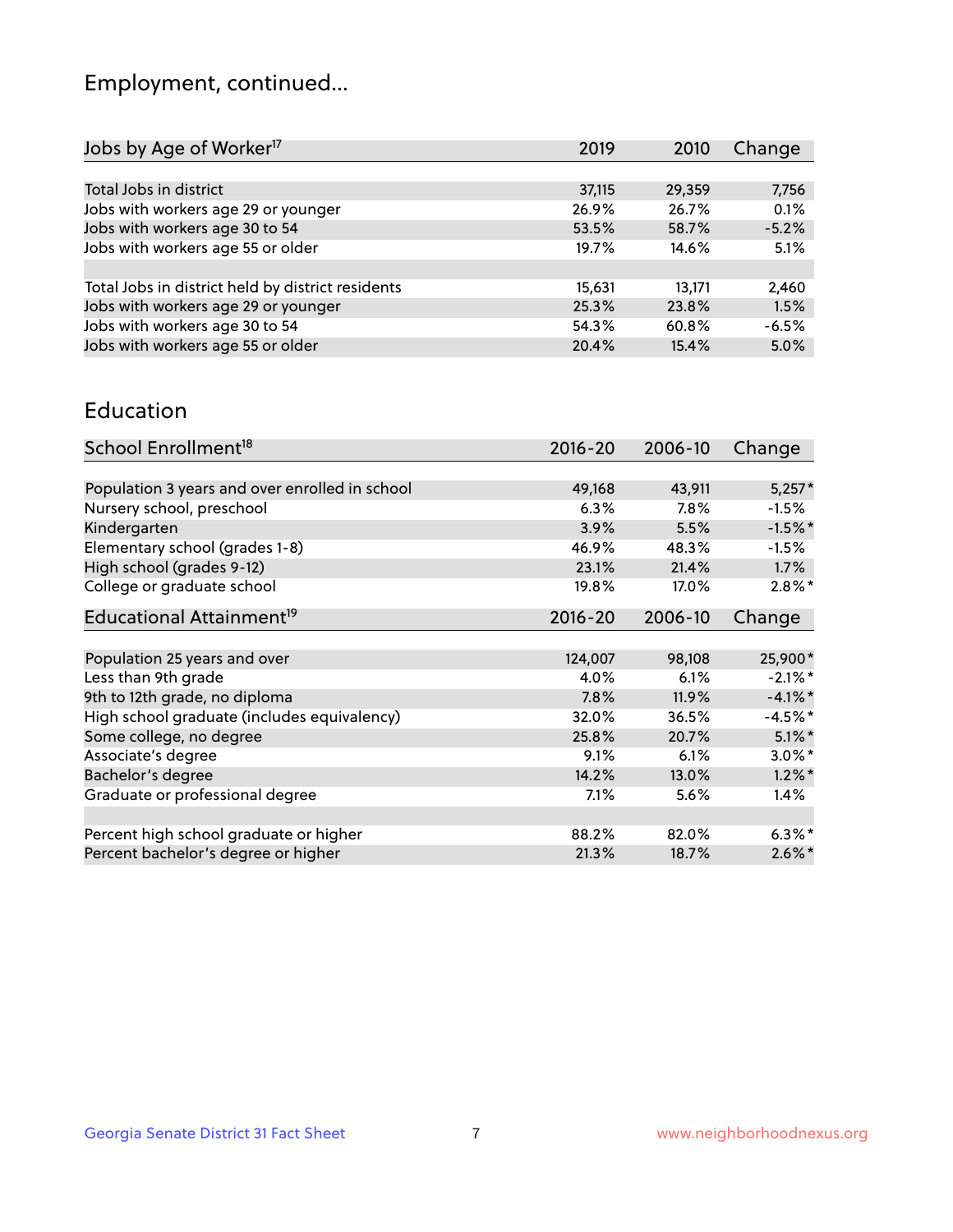## Housing

| Households by Type <sup>20</sup>                     | 2016-20     | 2006-10 | Change     |
|------------------------------------------------------|-------------|---------|------------|
|                                                      |             |         |            |
| <b>Total households</b>                              | 64,631      | 54,855  | 9,776*     |
| Family households (families)                         | 75.9%       | 77.3%   | $-1.4%$    |
| With own children under 18 years                     | 36.8%       | 40.9%   | $-4.1\%$ * |
| Married-couple family                                | 56.5%       | 58.0%   | $-1.4%$    |
| With own children of the householder under 18 years  | 26.7%       | 29.5%   | $-2.8\%$ * |
| Male householder, no wife present, family            | 5.9%        | 5.3%    | 0.6%       |
| With own children of the householder under 18 years  | 2.6%        | 2.7%    | $-0.1%$    |
| Female householder, no husband present, family       | 13.4%       | 14.0%   | $-0.6%$    |
| With own children of the householder under 18 years  | 7.4%        | 8.7%    | $-1.3%$    |
| Nonfamily households                                 | 24.1%       | 22.7%   | 1.4%       |
| Householder living alone                             | 19.7%       | 18.8%   | 0.9%       |
| 65 years and over                                    | 8.3%        | 5.1%    | $3.2\%$ *  |
|                                                      |             |         |            |
| Households with one or more people under 18 years    | 42.2%       | 44.9%   | $-2.7%$ *  |
| Households with one or more people 65 years and over | 25.3%       | 17.5%   | $7.8\%$ *  |
| Average household size                               | 2.93        | 2.84    | $0.08*$    |
| Average family size                                  | 3.36        | 3.24    | 0.12       |
|                                                      |             |         |            |
| Housing Occupancy <sup>21</sup>                      | $2016 - 20$ | 2006-10 | Change     |
| Total housing units                                  | 68,995      | 60,716  | 8,279*     |
| Occupied housing units                               | 93.7%       | 90.3%   | $3.3\%$ *  |
| Vacant housing units                                 | 6.3%        | 9.7%    | $-3.3\%$ * |
|                                                      |             |         |            |
| Homeowner vacancy rate                               | 2.5         | 2.9     | $-0.4$     |
| Rental vacancy rate                                  | 3.2         | 8.2     | $-5.0$     |
| Units in Structure <sup>22</sup>                     | $2016 - 20$ | 2006-10 |            |
|                                                      |             |         | Change     |
| Total housing units                                  | 68,995      | 60,716  | 8,279*     |
| 1-unit, detached                                     | 87.5%       | 83.2%   | $4.3\%$ *  |
| 1-unit, attached                                     | 1.6%        | 1.1%    | 0.6%       |
| 2 units                                              | 1.7%        | 1.9%    | $-0.2%$    |
| 3 or 4 units                                         | 1.2%        | 1.8%    | $-0.6%$    |
| 5 to 9 units                                         | 1.6%        | 2.0%    | $-0.4%$    |
| 10 to 19 units                                       | 0.7%        | 1.1%    | $-0.4%$    |
| 20 or more units                                     | 0.9%        | 2.1%    | $-1.2%$    |
| Mobile home                                          | 4.8%        | 6.7%    | $-1.9%$ *  |
| Boat, RV, van, etc.                                  | 0.0%        | 0.0%    | $0.0\%$    |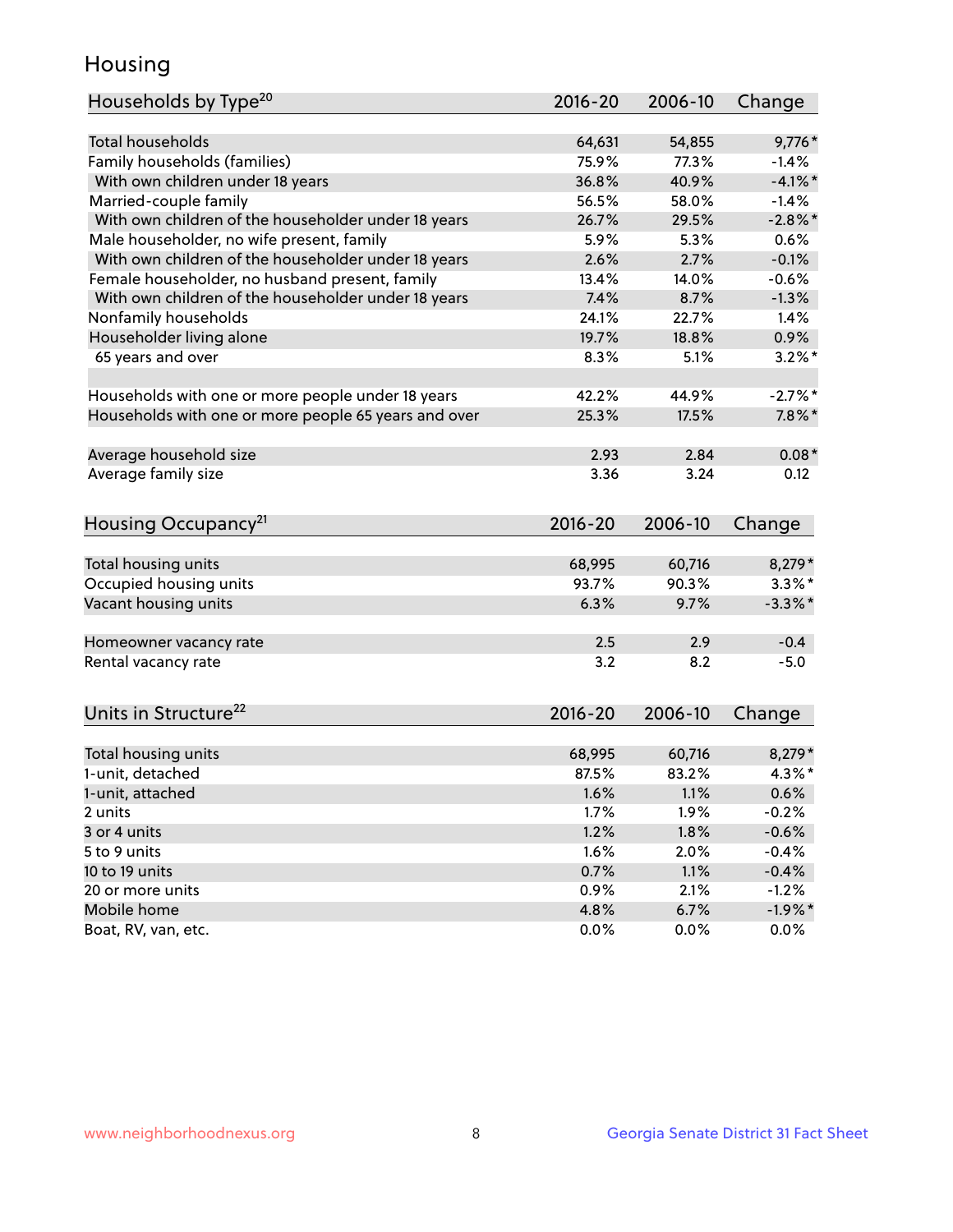## Housing, Continued...

| Year Structure Built <sup>23</sup>             | 2016-20     | 2006-10 | Change      |
|------------------------------------------------|-------------|---------|-------------|
| Total housing units                            | 68,995      | 60,716  | 8,279*      |
| Built 2014 or later                            | 7.2%        | (X)     | (X)         |
| Built 2010 to 2013                             | 1.6%        | (X)     | (X)         |
| Built 2000 to 2009                             | 33.0%       | 28.4%   | 4.6%*       |
| Built 1990 to 1999                             | 24.2%       | 27.4%   | $-3.2\%$ *  |
| Built 1980 to 1989                             | 12.7%       | 15.4%   | $-2.7%$ *   |
| Built 1970 to 1979                             | 8.8%        | 11.4%   | $-2.6\%$ *  |
| Built 1960 to 1969                             | 4.0%        | 5.0%    | $-1.1\%$ *  |
| Built 1950 to 1959                             | 2.3%        | 4.1%    | $-1.8\%$ *  |
| Built 1940 to 1949                             | 1.9%        | 2.6%    | $-0.7%$     |
| Built 1939 or earlier                          | 4.2%        | 5.7%    | $-1.5%$ *   |
|                                                |             |         |             |
| Housing Tenure <sup>24</sup>                   | $2016 - 20$ | 2006-10 | Change      |
| Occupied housing units                         | 64,631      | 54,855  | $9,776*$    |
| Owner-occupied                                 | 73.7%       | 78.2%   | $-4.5%$ *   |
| Renter-occupied                                | 26.3%       | 21.8%   | 4.5%*       |
| Average household size of owner-occupied unit  | 2.91        | 2.84    | $0.07*$     |
| Average household size of renter-occupied unit | 2.97        | 2.86    | 0.11        |
| Residence 1 Year Ago <sup>25</sup>             | $2016 - 20$ | 2006-10 | Change      |
| Population 1 year and over                     | 187,618     | 154,714 | 32,904*     |
| Same house                                     | 89.5%       | 84.8%   | $4.8\%$ *   |
| Different house in the U.S.                    | 10.3%       | 15.0%   | $-4.8\%$ *  |
| Same county                                    | 4.0%        | 7.9%    | $-4.0\%$ *  |
| Different county                               | 6.3%        | 7.1%    | $-0.8%$     |
| Same state                                     | 4.9%        | 5.2%    | $-0.4%$     |
| Different state                                | 1.5%        | 1.9%    | $-0.4%$     |
| Abroad                                         | 0.2%        | 0.2%    | $-0.0%$     |
|                                                |             |         |             |
| Value of Housing Unit <sup>26</sup>            | $2016 - 20$ | 2006-10 | Change      |
| Owner-occupied units                           | 47,616      | 42,890  | 4,726*      |
| Less than \$50,000                             | 4.9%        | 5.0%    | $-0.1%$     |
| \$50,000 to \$99,999                           | 11.7%       | 16.0%   | $-4.3\%$ *  |
| \$100,000 to \$149,999                         | 19.6%       | 33.2%   | $-13.6\%$ * |
| \$150,000 to \$199,999                         | 24.0%       | 21.8%   | 2.2%        |
| \$200,000 to \$299,999                         | 22.6%       | 15.8%   | $6.8\%$ *   |
| \$300,000 to \$499,999                         | 14.2%       | 6.3%    | $7.8\%$ *   |
| \$500,000 to \$999,999                         | 2.3%        | 1.5%    | 0.7%        |
| \$1,000,000 or more                            | 0.7%        | 0.4%    | 0.3%        |
| Median (dollars)                               | 175,239     | 143,867 | 31,372*     |
| Mortgage Status <sup>27</sup>                  | $2016 - 20$ | 2006-10 | Change      |
| Owner-occupied units                           | 47,616      | 42,890  | 4,726*      |
| Housing units with a mortgage                  | 71.9%       | 78.6%   | $-6.7\%$ *  |
| Housing units without a mortgage               | 28.1%       | 21.4%   | $6.7\%$ *   |
|                                                |             |         |             |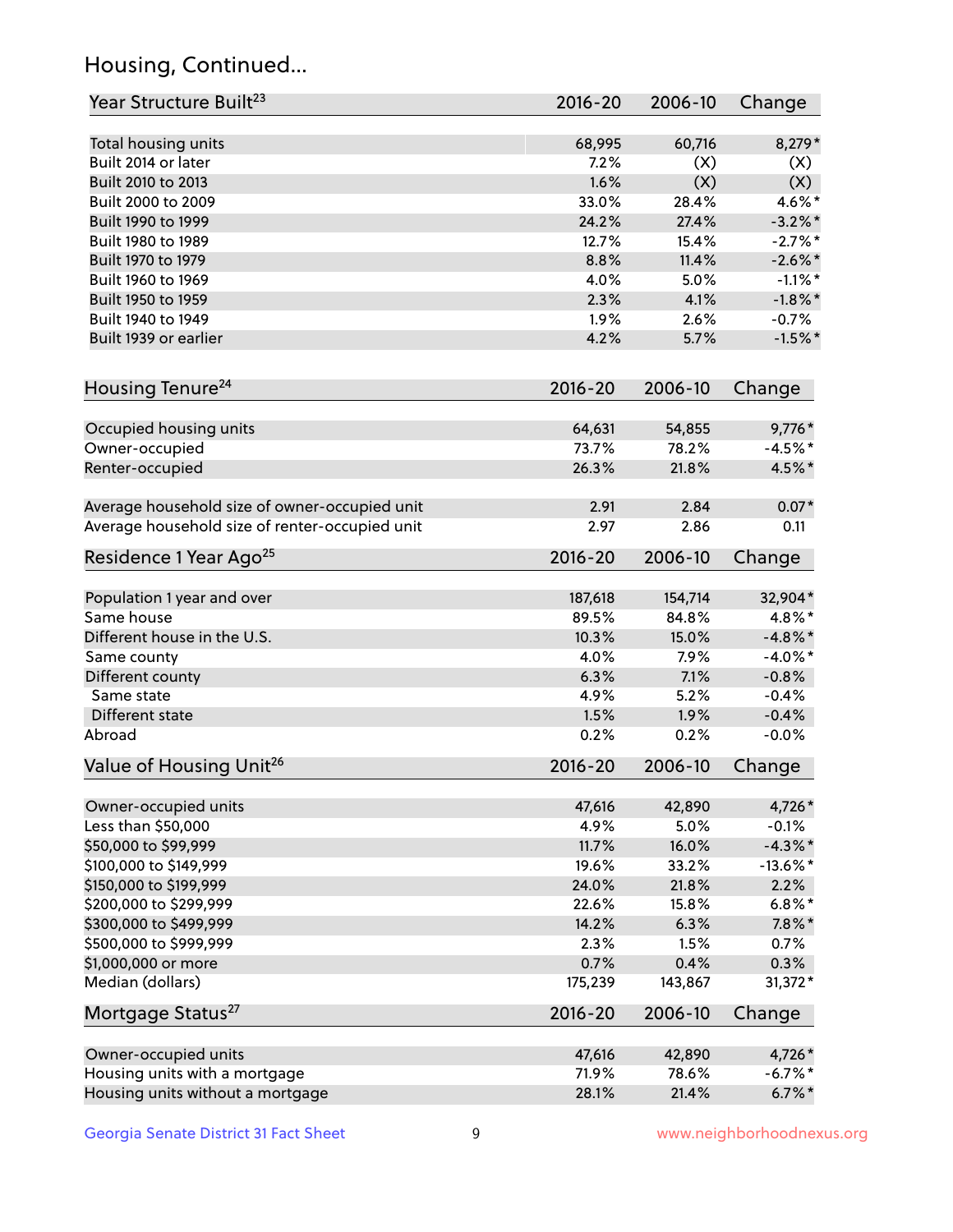## Housing, Continued...

| Selected Monthly Owner Costs <sup>28</sup>                                            | $2016 - 20$ | 2006-10 | Change     |
|---------------------------------------------------------------------------------------|-------------|---------|------------|
| Housing units with a mortgage                                                         | 34,215      | 33,699  | 516        |
| Less than \$300                                                                       | 0.3%        | 0.0%    | 0.2%       |
| \$300 to \$499                                                                        | 1.1%        | 1.5%    | $-0.4%$    |
| \$500 to \$999                                                                        | 23.1%       | 22.1%   | 1.0%       |
| \$1,000 to \$1,499                                                                    | 36.1%       | 44.0%   | $-7.8\%$ * |
| \$1,500 to \$1,999                                                                    | 22.3%       | 20.2%   | 2.1%       |
| \$2,000 to \$2,999                                                                    | 15.4%       | 9.5%    | 5.9%*      |
| \$3,000 or more                                                                       | 1.7%        | 2.7%    | $-1.0\%$   |
| Median (dollars)                                                                      | 1,340       | 1,276   | $64*$      |
| Housing units without a mortgage                                                      | 13,401      | 9,191   | 4,210*     |
| Less than \$150                                                                       | 1.9%        | 5.4%    | $-3.5%$    |
| \$150 to \$249                                                                        | 9.3%        | 18.4%   | $-9.1\%$ * |
| \$250 to \$349                                                                        | 21.5%       | 25.9%   | $-4.4%$    |
| \$350 to \$499                                                                        | 33.6%       | 28.5%   | 5.1%       |
| \$500 to \$699                                                                        | 23.9%       | 14.4%   | $9.5%$ *   |
| \$700 or more                                                                         | 9.8%        | 7.5%    | 2.4%       |
| Median (dollars)                                                                      | 416         | 352     | $65*$      |
| Selected Monthly Owner Costs as a Percentage of<br>Household Income <sup>29</sup>     | $2016 - 20$ | 2006-10 | Change     |
| Housing units with a mortgage (excluding units where<br>SMOCAPI cannot be computed)   | 34,018      | 33,544  | 475        |
| Less than 20.0 percent                                                                | 50.1%       | 35.3%   | 14.8%*     |
| 20.0 to 24.9 percent                                                                  | 18.2%       | 19.0%   | $-0.7%$    |
| 25.0 to 29.9 percent                                                                  | 9.0%        | 12.8%   | $-3.8\%$ * |
| 30.0 to 34.9 percent                                                                  | 4.5%        | 10.0%   | $-5.5%$ *  |
| 35.0 percent or more                                                                  | 18.1%       | 23.0%   | $-4.8\%$ * |
| Not computed                                                                          | 197         | 156     | 42         |
| Housing unit without a mortgage (excluding units where<br>SMOCAPI cannot be computed) | 13,120      | 9,062   | 4,058*     |
| Less than 10.0 percent                                                                | 51.5%       | 43.5%   | 7.9%       |
| 10.0 to 14.9 percent                                                                  | 20.1%       | 21.6%   | $-1.6%$    |
| 15.0 to 19.9 percent                                                                  | 10.9%       | 11.0%   | $-0.1%$    |
| 20.0 to 24.9 percent                                                                  | 5.1%        | 5.9%    | $-0.8%$    |
| 25.0 to 29.9 percent                                                                  | 2.7%        | 3.3%    | $-0.5%$    |
| 30.0 to 34.9 percent                                                                  | 1.8%        | 2.8%    | $-1.0%$    |
| 35.0 percent or more                                                                  | 7.9%        | 11.8%   | $-3.9%$    |
| Not computed                                                                          | 281         | 129     | 152        |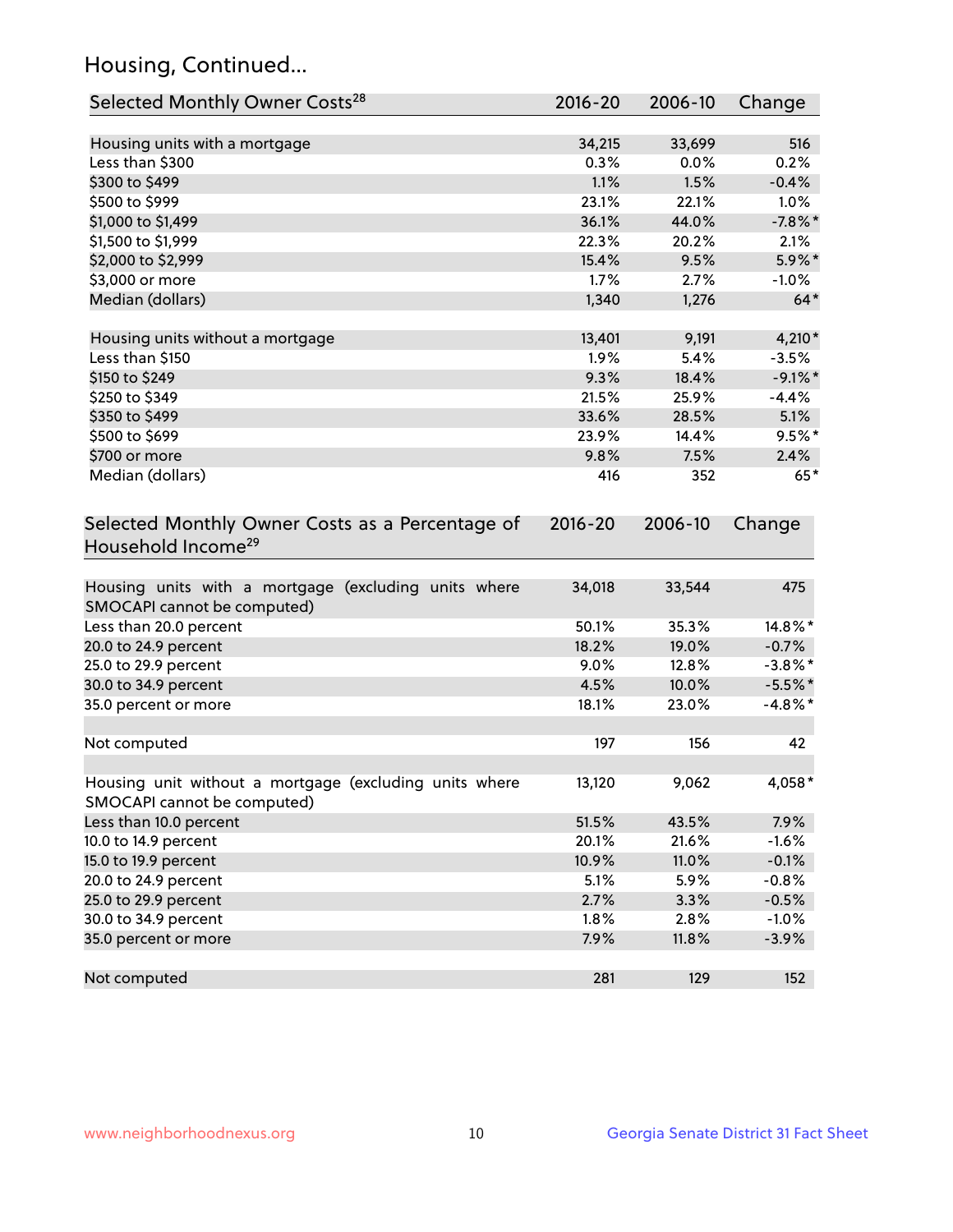## Housing, Continued...

| Gross Rent <sup>30</sup>   | 2016-20 | 2006-10 | Change     |
|----------------------------|---------|---------|------------|
|                            |         |         |            |
| Occupied units paying rent | 16,129  | 11,085  | $5,044*$   |
| Less than \$200            | 0.8%    | 1.2%    | $-0.5%$    |
| \$200 to \$499             | 6.7%    | 12.9%   | $-6.3%$    |
| \$500 to \$749             | 18.9%   | 28.9%   | $-10.0%$   |
| \$750 to \$999             | 20.5%   | 32.0%   | $-11.5%$ * |
| \$1,000 to \$1,499         | 33.7%   | 22.0%   | $11.7\%$ * |
| \$1,500 to \$1,999         | 16.6%   | 2.2%    | 14.4%*     |
| \$2,000 or more            | 2.8%    | 0.6%    | 2.1%       |
| Median (dollars)           | 1,036   | 900     | $135*$     |
|                            |         |         |            |
| No rent paid               | 886     | 880     | 6          |

| Gross Rent as a Percentage of Household Income <sup>31</sup>                   | $2016 - 20$ | 2006-10 | Change    |
|--------------------------------------------------------------------------------|-------------|---------|-----------|
|                                                                                |             |         |           |
| Occupied units paying rent (excluding units where GRAPI<br>cannot be computed) | 15,899      | 10,925  | 4,974*    |
| Less than 15.0 percent                                                         | 15.2%       | 10.3%   | $5.0\%$   |
| 15.0 to 19.9 percent                                                           | 18.2%       | 11.4%   | $6.8\%$ * |
| 20.0 to 24.9 percent                                                           | 11.7%       | 14.2%   | $-2.5%$   |
| 25.0 to 29.9 percent                                                           | 10.9%       | 13.8%   | $-3.0%$   |
| 30.0 to 34.9 percent                                                           | 10.0%       | $7.8\%$ | 2.2%      |
| 35.0 percent or more                                                           | 34.0%       | 42.6%   | $-8.5%$ * |
|                                                                                |             |         |           |
| Not computed                                                                   | 1,116       | 1,040   | 76        |

## Transportation

| Commuting to Work <sup>32</sup>           | $2016 - 20$ | 2006-10 | Change    |
|-------------------------------------------|-------------|---------|-----------|
|                                           |             |         |           |
| Workers 16 years and over                 | 88,763      | 70,877  | 17,885*   |
| Car, truck, or van - drove alone          | 82.3%       | 82.6%   | $-0.3%$   |
| Car, truck, or van - carpooled            | 7.9%        | 11.5%   | $-3.5%$ * |
| Public transportation (excluding taxicab) | 0.7%        | 0.6%    | 0.0%      |
| Walked                                    | 0.7%        | 0.8%    | $-0.1%$   |
| Other means                               | $0.6\%$     | 0.8%    | $-0.1%$   |
| Worked at home                            | 7.7%        | 3.7%    | 4.0%*     |
|                                           |             |         |           |
| Mean travel time to work (minutes)        | 37.4        | 36.0    | $1.4*$    |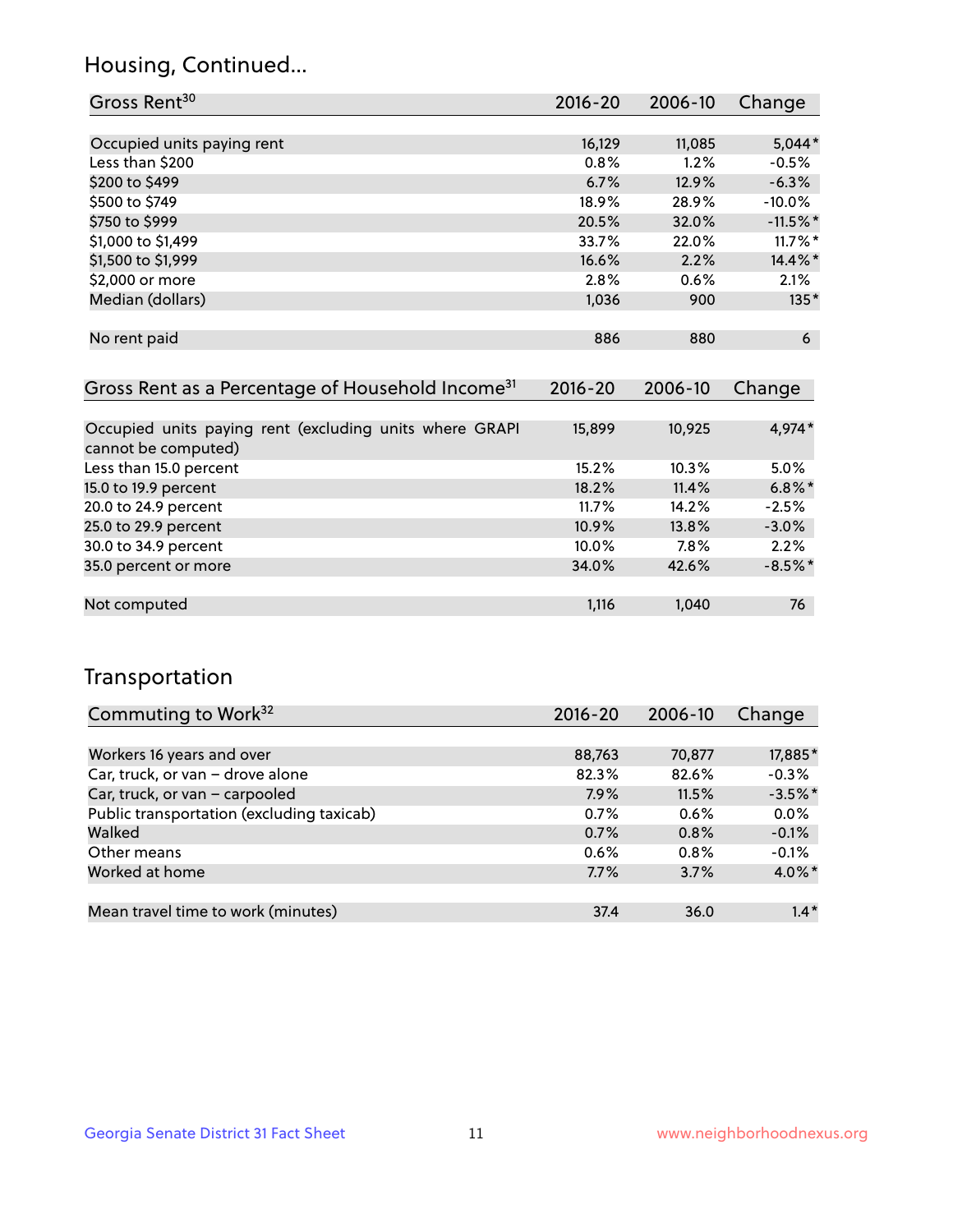## Transportation, Continued...

| Vehicles Available <sup>33</sup> | $2016 - 20$ | 2006-10 | Change     |
|----------------------------------|-------------|---------|------------|
|                                  |             |         |            |
| Occupied housing units           | 64,631      | 54,855  | $9,776*$   |
| No vehicles available            | 3.7%        | 3.1%    | 0.6%       |
| 1 vehicle available              | 24.1%       | 26.4%   | $-2.3\%$ * |
| 2 vehicles available             | 41.6%       | 43.3%   | $-1.7%$    |
| 3 or more vehicles available     | 30.6%       | 27.2%   | $3.4\%$ *  |

#### Health

| Health Insurance coverage <sup>34</sup>                 | 2016-20 |
|---------------------------------------------------------|---------|
|                                                         |         |
| Civilian Noninstitutionalized Population                | 188,852 |
| With health insurance coverage                          | 87.2%   |
| With private health insurance coverage                  | 69.0%   |
| With public health coverage                             | 28.0%   |
| No health insurance coverage                            | 12.8%   |
| Civilian Noninstitutionalized Population Under 19 years | 52,293  |
| No health insurance coverage                            | 8.1%    |
| Civilian Noninstitutionalized Population 19 to 64 years | 114,455 |
| In labor force:                                         | 88,408  |
| Employed:                                               | 84,626  |
| With health insurance coverage                          | 85.5%   |
| With private health insurance coverage                  | 82.6%   |
| With public coverage                                    | 5.7%    |
| No health insurance coverage                            | 14.5%   |
| Unemployed:                                             | 3,782   |
| With health insurance coverage                          | 59.5%   |
| With private health insurance coverage                  | 46.6%   |
| With public coverage                                    | 19.3%   |
| No health insurance coverage                            | 40.5%   |
| Not in labor force:                                     | 26,046  |
| With health insurance coverage                          | 77.0%   |
| With private health insurance coverage                  | 52.4%   |
| With public coverage                                    | 33.3%   |
| No health insurance coverage                            | 23.0%   |